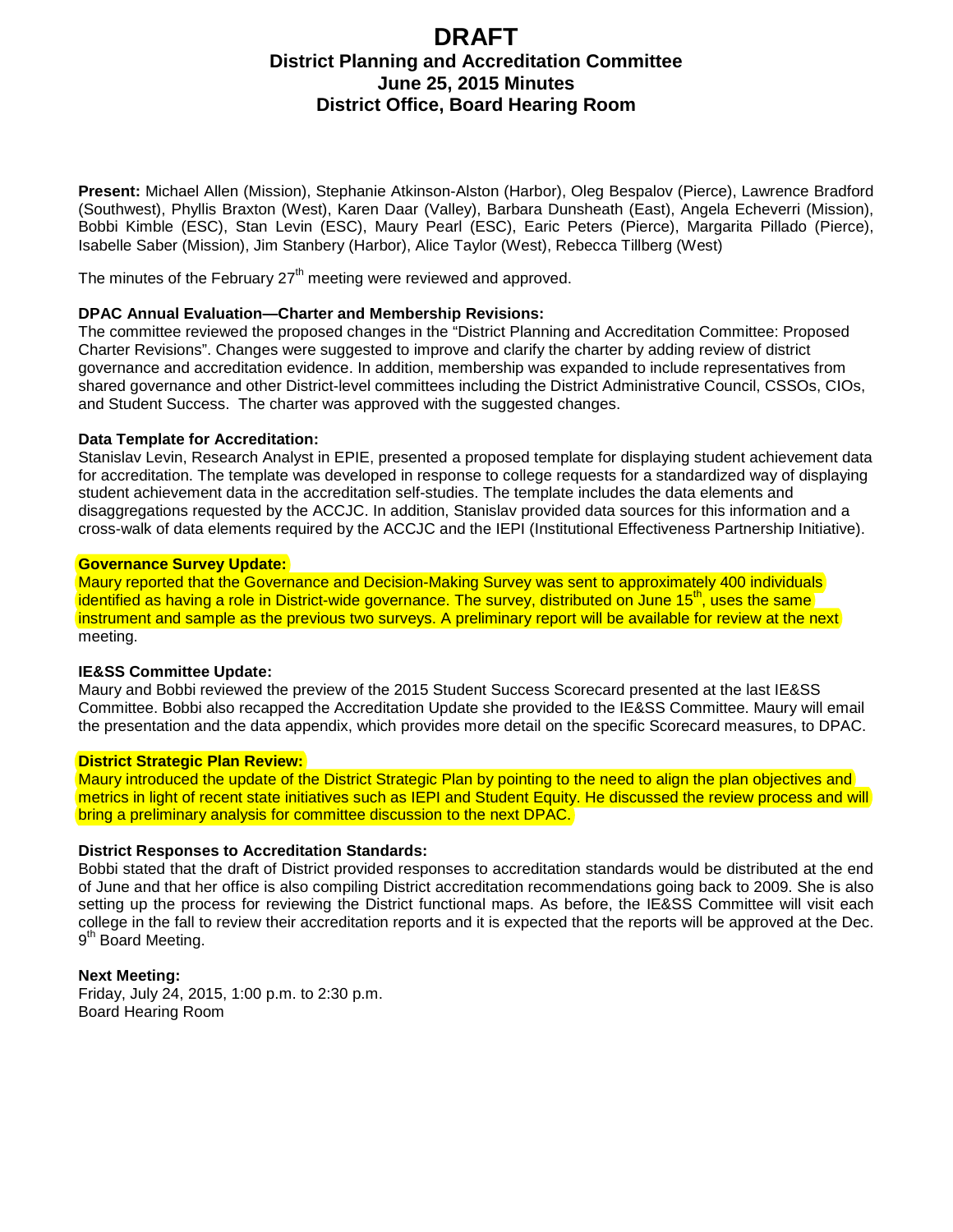

# **District Planning and Accreditation Committee July 24, 2015 Minutes District Office, Board Hearing Room**

**Present:** Aracely Aguiar (West), Karen Daar (Valley), Barbara Dunsheath (East), Angela Echeverri (Mission), Bobbi Kimble (ESC), Carol Kozeracki (East), Kennadi Le (Trade-Tech), Stan Levin (ESC), Edward Pai (Harbor), Maury Pearl (ESC), Margarita Pillado (Pierce), Bobbi Villalobos (Harbor), Isabelle Saber (Mission), Alice Taylor (West), Daniel Wanner (City)

The minutes of the June 26<sup>th</sup> meeting were reviewed and approved.

# **2015-16 Meeting Calendar:**

The committee reviewed the 2015-16 calendar dates. Meetings are scheduled for the  $4<sup>th</sup>$  Friday of the month except for the following: September meeting September 18, 2015 and December 18, 2015.

## **Governance Survey Update:**

Maury reviewed the results of the Governance and Decision-Making Survey for 2012-13 and 2014-15. Observations were made regarding low favorable responses to questions on the Bond and Budget Planning. There was also discussion of DPAC's role in communicating and disseminating results, recommending actions, and ensuring follow up. A three-year comparison of the survey results and a more detailed analysis, focusing on strengths and weaknesses, will be prepared for discussion at the next meeting. In addition, a work plan for the process of evaluating governance will be developed for the next meeting.

## **Board Approval of College Strategic Plan Revisions:**

Carol asked if minor changes (e.g., revision of an objective or metric) in college strategic plans needed to be approved by the Board. Currently, Board approval is required when college plans are revised following the end of the planning cycle or if there is a major change (e.g., change to or addition of a goal). It was agreed that minor changes in plans could be folded into the annual college effectiveness reporting cycle.

#### **IE&SS Committee Update:**

IE&SS did not meet in July. The 2015 Student Success Scorecard is planned for presentation to the full Board in September.

#### **Standard III Evidence:**

Bobbi reported that the district-level responses to Standard III had been distributed and that the Administrative VPs are reviewing and integrating these responses to their work on this standard. District-level responses to Standard IV will be completed and distributed next month. Bobbi also reminded DPAC that the functional maps had been sent out for review.

Barbara asked about the status of each college's Quality Focus Essay (QFE). She referenced examples she had seen from Texas A&M and Napa Valley College. College's discussed their processes for developing the QFE, with some noting that they were based on the colleges' Educational Master Plan and Strategic Plan. Bobbi noted that each college has been allocated 10 hours with Bob Pacheco for specialized assistance with their accreditation reports and QFEs and can schedule this time directly with him.

#### **District Strategic Plan Review:**

Maury discussed the review process for the District strategic plan and will bring a work plan for the committee to review at the next meeting.

# **Next Meeting:**

Friday, August 28, 2015, 1:00 p.m. to 2:30 p.m. Board Hearing Room